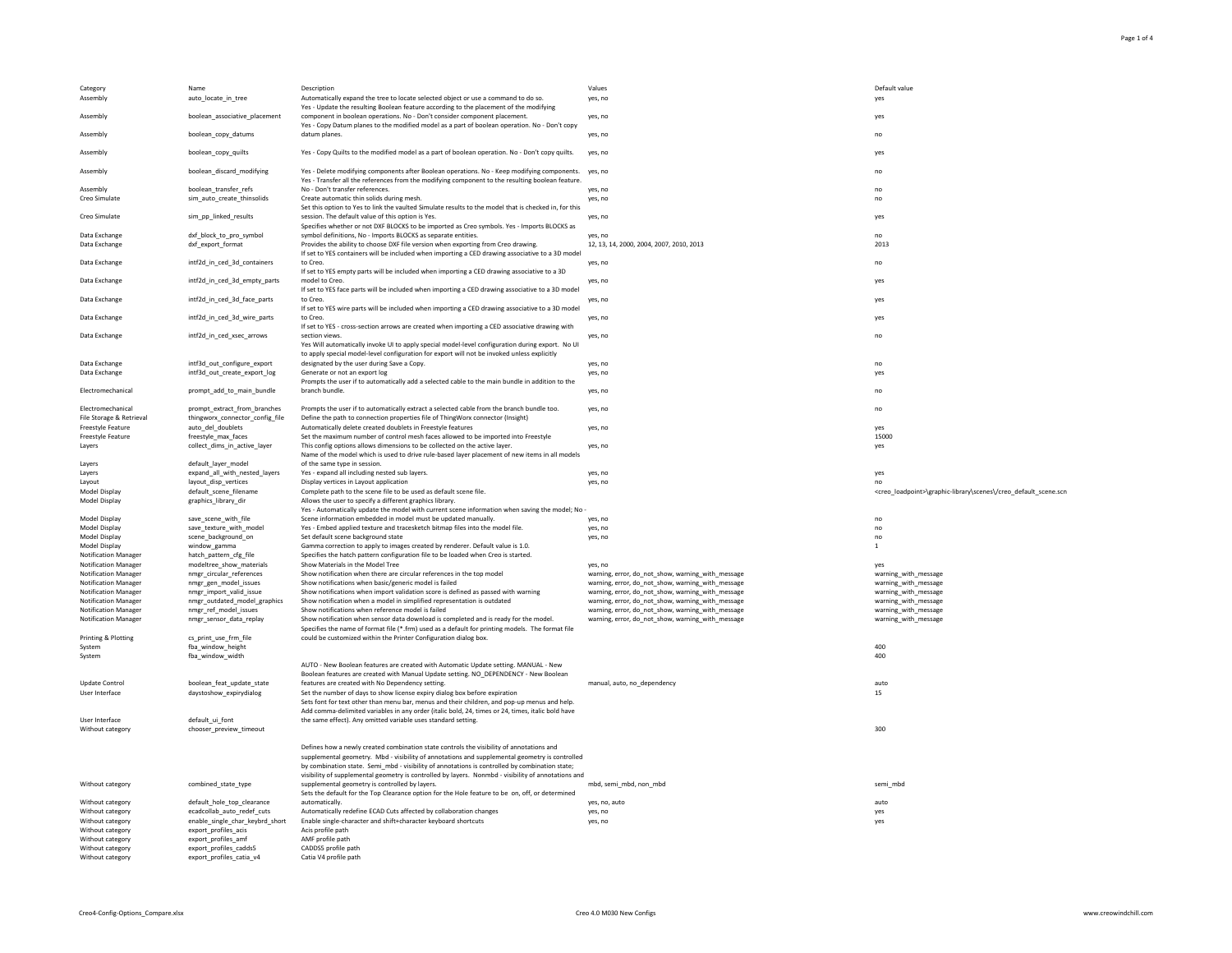Without category export\_profiles\_catia\_v5 Catia V5 profile path Without category export\_profiles\_catia\_v5\_cgr Catia V5 CGR profile path Without category export\_profiles\_creoview Creo View profile path Without category export\_profiles\_dwg DWG profile path Without category export\_profiles\_dxf DXF profile path Without category export\_profiles\_iges IGES profile path Without category export\_profiles\_inventor inventor profile path Without category export\_profiles\_jt JT profile path Without category export\_profiles\_medusa Medusa profile path Without category export\_profiles\_neutral neutral Neutral profile path Without category export\_profiles\_nx MX profile path Without category export\_profiles\_optegra\_vis Optegra Vis profile path Without category export\_profiles\_parasolid Parasolid profile path Without category export\_profiles\_render Render profile path Without category export\_profiles\_step STEP profile path Without category export\_profiles\_stl STL profile path Without category export\_profiles\_vda VDA profile path Without category export\_profiles\_wavefront Wavefront profile path Without category export\_profiles\_xpatch Microsoft Apatch profile path Without category hide\_pre\_creo4\_reps Without category external informal manager connected\_sensor

Without category entities of the print3d\_bound\_offset

Without category external print3d\_floor\_offset

Without category external print3d\_x\_placement\_offset

Without category external print3d\_y\_placement\_offset

Without category external print3d\_z\_placement\_offset

Without category step\_out\_ap242\_core\_sem ves, no yes, no yes, no yes, no yes, no yes, no yes, no yes, no yes, no yes,  $\frac{1}{2}$ 



Without category fast\_xsection\_triangles\_mode Yes - Interference will be shown automatically, No - interference will not be shown automatically. yes, no no no no no no yes - Hides all pre Creo 4.0 simplified representations except for Exclude. no - Maintains all pre Creo 4.0 simplified representations. maintain master - Hides all pre Creo 4.0 simplified representations except for Master and Exclude. yes, no, maintain\_master maintain\_master Without category **nmgr\_annotation\_warning** Annotations with missing references warning annotations with missing references warning, error, do\_not\_show, warning\_with\_message warning warning warning Show notification when some parameters of a sensor are not connected to a model property or analysis. warning, error, do\_not\_show, warning\_with\_message warning\_with\_message warning\_with\_message Without category mmgr\_failed\_annotation Annotation failure error warning, error, do\_not\_show, warning\_with\_message error Without category mmgr\_failed\_drf\_csys DRF coordinate system failure warning, error, do\_not\_show, warning\_with\_message error Without category **nmgr\_model\_in\_discon\_state** Show notifications when model is disconnected warning, error, do\_not\_show, warning\_with\_message warning\_with\_message warning\_with\_message warning\_with\_message Without category mmgr\_outdated\_mp Show notification when mass properties require recalculation warning, error, do\_not\_show, warning\_with\_message warning\_with\_message warning\_with\_message Without category **nmgr\_toaster\_bhvr** Determine the behavior of Notification Center post-regeneration pop-up dialog. show, dont\_show, show\_and\_dissolve show\_and\_mand\_dissolve show\_and\_dissolve Without category old\_driven\_var\_items\_behaviour contact and the second original contact of the ves, no no no no Sets the default offset from the tray box in all directions when placing models using auto-position or nesting (5.0 is set as algorithm default value) 5 Without category print3d\_enable\_tooltips Show tooltips with information about materials, when hovering over a component. yes, no no no no no no Sets the default offset from the tray floor, i.e. height, when placing models using auto-position or nesting (0.0001 is set as algorithm default value) and the set of the set of the set of the set of the set of the set of the set of the set of the set of the set of the set of the set of the set of the set of the set of th Without category **print3d\_load\_printers\_dir** Set the path to directory containing list of user-defined 3D printers. Without category **print3d\_offline\_materials\_dir** The root directory for 3D printing mateirals offline data. Without category print3d\_offline\_materials\_use Use 3D printing materials offline data. yes, no yes, no Sets the default offset from models in X direction when placing models using auto-position or nesting (5.0 is set as algorithm default value) 5 Sets the default offset from models in Y direction when placing models using auto-position or nesting (5.0 is set as algorithm default value) 5 Sets the default offset from models in Z direction when placing models using auto-position or

nesting (5.0 is set as algorithm default value) 5 Without category ref\_color\_name\_fix Allocate color names on retrieval for colors not having names. yes, no yes, no Yes - glyphs are used to highlight snapping and permanent constraints in PMA. No - icons and guides are used to highlight snapping and permanent constraints in PMA. yes, no no no no no no no no no no no no

Without category soild\_tool\_offset\_num\_validate Without category **Subsetent States and Splash\_screen\_image\_path** Path to custom splash screen image.

Without category export\_profiles\_solidworks Solid Works Part & Assembly profile path Without category extended\_context\_prehighlight Control pre-highlighting of extended context when over relevant commands yes, no yes, no

> Yes - User entered offset number of solid multitip tool will be validated. No - User entered offset number of solid multitip tool will not be validated. The versus controlled with the versus provided will not be validated.

Without category template\_mfgadditive Specify the model used as the default manufacturing mold template metals are mmks\_asm\_print3d\_design.asm

Without category use\_gpu\_line\_style\_rendering If set to 'yes', line styles will be rendered by graphics card instead of CPU in current session. yes, no no no no

Without category sketcher\_pre\_creo4\_constraints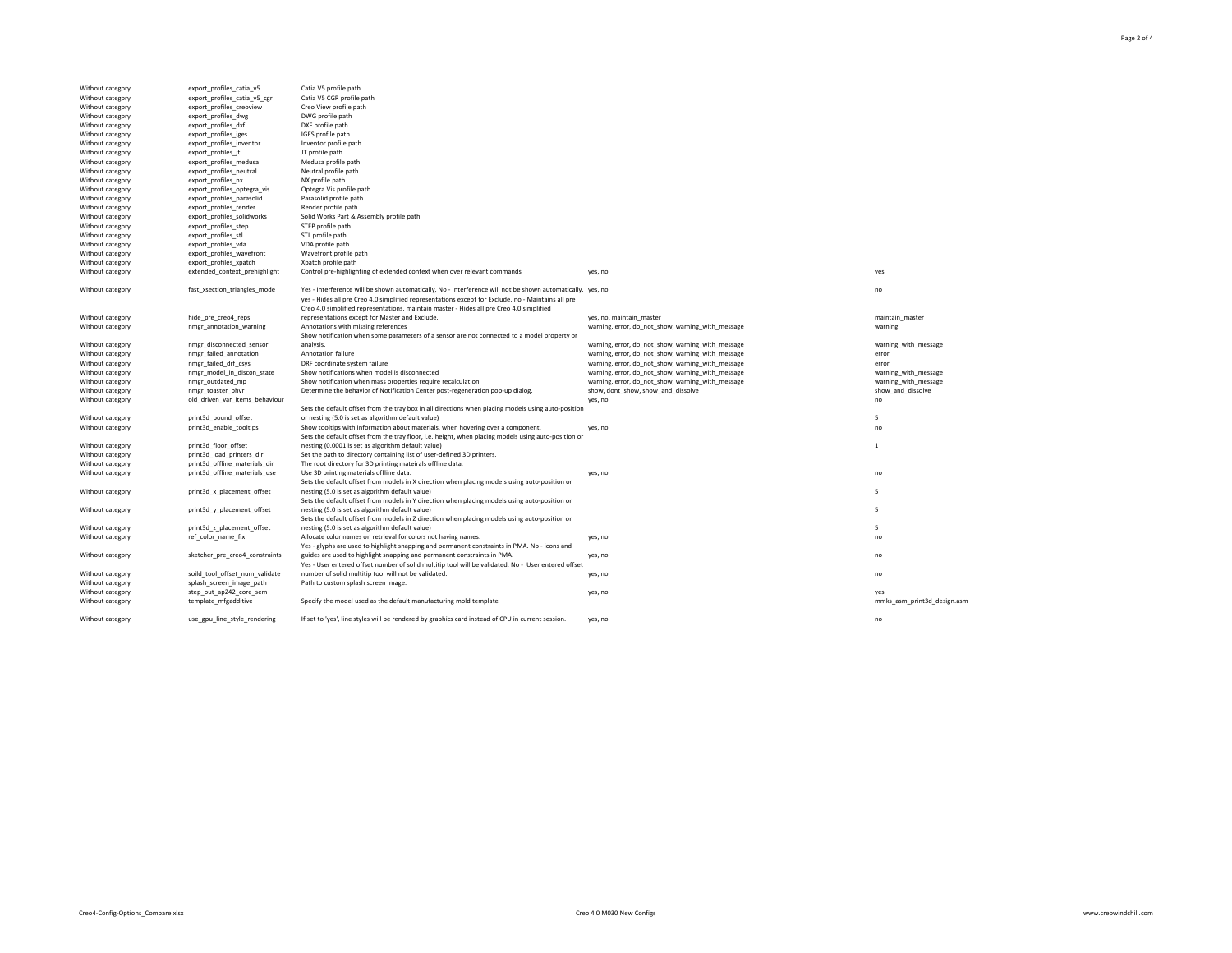

| Category                       | Name                           | Description                                                                                                                                                | Values                                                       | Default value              |
|--------------------------------|--------------------------------|------------------------------------------------------------------------------------------------------------------------------------------------------------|--------------------------------------------------------------|----------------------------|
|                                |                                | Defines default graphics area background color. The three decimal values specify (in order)                                                                |                                                              |                            |
|                                |                                | percentage of red, green and blue in the resulting color. For example, 0 0 49 specifies a medium                                                           |                                                              |                            |
| Colors                         | system_background_color        | blue. Change in session using File->Options->System Colors.                                                                                                |                                                              | 0.000000 0.000000 0.000000 |
| Colors                         | system_colors_file             | Specifies the system color file. Use the full path name to avoid problems.                                                                                 |                                                              |                            |
|                                |                                | Defines default curve color. The three decimal values specify (in order) percentage of red, green                                                          |                                                              |                            |
|                                |                                | and blue in the resulting color. For example, 0049 specifies a medium blue. Change in session                                                              |                                                              |                            |
| Colors                         | system_curves_color            | using File->Options->System Colors.                                                                                                                        |                                                              | 0.000000 0.000000 0.000000 |
|                                |                                | Defines default secondary highlight color. The three decimal values specify (in order) percentage                                                          |                                                              |                            |
|                                |                                | of red, green and blue in the resulting color. For example, 0 0 49 specifies a medium blue. Change                                                         |                                                              |                            |
| Colors                         | system_dimmed_menu_color       | in session using File->Options->System Colors.                                                                                                             |                                                              | 0.000000 0.000000 0.000000 |
|                                |                                | Defines default edge highlight color. The three decimal values specify (in order) percentage of                                                            |                                                              |                            |
|                                |                                | red, green and blue in the resulting color. For example, 0 0 49 specifies a medium blue. Change in                                                         |                                                              |                            |
| Colors                         | system_edge_high_color         | session using File->Options->System Colors.                                                                                                                |                                                              | 0.000000 0.000000 0.000000 |
|                                |                                | Defines default color of solid wireframe entities. The three decimal values specify (in order)                                                             |                                                              |                            |
|                                |                                | percentage of red, green and blue in the resulting color. For example, 0 0 49 specifies a medium                                                           |                                                              |                            |
| Colors                         | system_geometry_color          | blue. Change in session using File->Options->System Colors.                                                                                                |                                                              | 0.000000 0.000000 0.000000 |
|                                |                                | Defines default color of hidden, wireframe entities. The three decimal values specify (in order)                                                           |                                                              |                            |
|                                |                                | percentage of red, green and blue in the resulting color. For example, 0 0 49 specifies a medium                                                           |                                                              |                            |
| Colors                         | system_hidden_color            | blue. Change in session using File->Options->System Colors.                                                                                                |                                                              | 0.000000 0.000000 0.000000 |
|                                |                                | Defines default primary highlight color. The three decimal values specify (in order) percentage of                                                         |                                                              |                            |
|                                |                                | red, green and blue in the resulting color. For example, 0 0 49 specifies a medium blue. Change in                                                         |                                                              |                            |
| Colors                         | system_highlight_color         | session using File->Options->System Colors.                                                                                                                |                                                              | 0.000000 0.000000 0.000000 |
|                                |                                | Defines default color of datum tags. The three decimal values specify (in order) percentage of red,                                                        |                                                              |                            |
|                                |                                | green and blue in the resulting color. For example, 0 0 49 specifies a medium blue. Change in                                                              |                                                              |                            |
| Colors                         | system_letter_color            | session using File->Options->System Colors.                                                                                                                |                                                              | 0.000000 0.000000 0.000000 |
|                                |                                | Defines default section color. The three decimal values specify (in order) percentage of red, green                                                        |                                                              |                            |
|                                |                                | and blue in the resulting color. For example, 0049 specifies a medium blue. Change in session                                                              |                                                              |                            |
| Colors                         | system section color           | using File->Options->System Colors.                                                                                                                        |                                                              | 0.000000 0.000000 0.000000 |
|                                |                                | Defines default color of Sheetmetal parts. The three decimal values specify (in order) percentage                                                          |                                                              |                            |
|                                |                                | of red, green and blue in the resulting color. For example, 0 0 49 specifies a medium blue. Change                                                         |                                                              |                            |
| Colors                         | system sheetmetal color        | in session using File->Options->System Colors.                                                                                                             |                                                              | 0.000000 0.000000 0.000000 |
|                                |                                | Defines default color of Manufacturing volumes. The three decimal values specify (in order)                                                                |                                                              |                            |
|                                |                                | percentage of red, green and blue in the resulting color. For example, 0 0 49 specifies a medium                                                           |                                                              |                            |
| Colors                         | system_volume_color            | blue. Change in session using File->Options->System Colors.                                                                                                |                                                              | 0.000000 0.000000 0.000000 |
|                                |                                | Append - If the selected CATIA model already exists, the new data is appended to the existing                                                              |                                                              |                            |
|                                |                                | CATIA file. Overwrite - If the selected CATIA model already exists, the newly exported file                                                                |                                                              |                            |
| Data Exchange                  | catia_out_to_existing_model    | overwrites the existing one.                                                                                                                               | append, overwrite                                            | append                     |
| Data Exchange                  | enable_acis_export_extension   | Enable ACIS export extension.                                                                                                                              | yes, no                                                      | no                         |
|                                |                                | Default - Outputs all surfaces as appropriate IGES surfaces. 114 - This option applies only to                                                             |                                                              |                            |
|                                |                                | representations of surface shape. Trimmed surface entities (type 144) are exported regardless of                                                           |                                                              |                            |
| Data Exchange                  | iges_out_all_srfs_as           | setting. 128 - Outputs all surfaces as IGES B-spline surfaces.                                                                                             | 128, 114, default                                            | default                    |
|                                |                                | Set default for assembly export via IGES. Flat - Single level model. One_level - Assy structure with                                                       |                                                              |                            |
|                                |                                | pointers to components. All levels - Assy structure with all comps to IGES files. All parts - Assy to                                                      |                                                              |                            |
| Data Exchange                  | iges_out_assembly_default_mode | IGES files with geom info of comps and assy feats.                                                                                                         | flat, one_level, all_levels, all_parts                       | flat                       |
|                                |                                | True - Exports all geometry entities, other than lines or arcs, as third-degree B-splines. False -                                                         |                                                              |                            |
| Data Exchange                  | iges_out_ent_as_bspline        | Does not export entities as third-degree B-splines.                                                                                                        | true, false                                                  | <b>FALSE</b>               |
|                                |                                |                                                                                                                                                            |                                                              |                            |
| Data Exchange                  | iges_out_spl_crvs_as_126       | Converts all part geometry spline curves to IGES entity 126 (B-spline) when creating an IGES file.                                                         | yes, no                                                      | yes                        |
|                                |                                |                                                                                                                                                            |                                                              |                            |
| Data Exchange                  | iges_out_spl_srfs_as_128       | Converts all part geometry spline surfaces to IGES entity 128 (B-spline) when creating an IGES file. yes, no                                               |                                                              | yes                        |
| Data Exchange                  | iges_out_trim_xyz              | Controls whether or not XYZ data is output in addition to UV data for trimmed surfaces.                                                                    | yes, no                                                      | yes                        |
|                                |                                |                                                                                                                                                            |                                                              |                            |
| Data Exchange                  | iges out trm srfs as 143       | Yes - Exports all surfaces to IGES entities 141 and 143. This overrides option iges out trm_xyz.                                                           | yes, no                                                      | no                         |
|                                |                                | Yes - Maps MI annotation views to 2D views, No - Imports MI annotation views as separate                                                                   |                                                              |                            |
| Data Exchange                  | intf2d_in_mi_view_parts        | entities.                                                                                                                                                  | yes, no                                                      | yes                        |
|                                |                                | This option will determine if annotations are exported and, if exported, whether they will be                                                              |                                                              |                            |
| Data Exchange                  | intf3d_out_anno_as             | exported as polyline or semantic.                                                                                                                          | none, default, graphic, semantic                             | graphic                    |
| Data Exchange                  | intf3d_out_cat2_ident_crv      | Specifies model parameter IDENT_CRV while exporting to Catia.                                                                                              |                                                              | $-1$                       |
| Data Exchange                  | intf3d_out_cat2_ident_pt       | Specifies model parameter IDENT_PT while exporting to Catia.                                                                                               |                                                              | $-1$                       |
| Data Exchange                  | intf3d_out_cat2_infinity       | Specifies model parameter INFINITY while exporting to Catia.                                                                                               |                                                              | $-1$                       |
| Data Exchange                  | intf3d_out_cat2_model_sz       | Specifies model parameter MODEL_SZ while exporting to Catia.                                                                                               |                                                              | $-1$                       |
| Data Exchange                  | intf3d_out_cat2_sag            | Specifies model parameter SAG while exporting to Catia.                                                                                                    |                                                              | $-1$                       |
| Data Exchange                  | intf3d_out_cat2_step           | Specifies model parameter STEP while exporting to Catia.                                                                                                   |                                                              | $-1$                       |
|                                |                                |                                                                                                                                                            |                                                              |                            |
| Data Exchange                  | intf3d_out_datums_by_default   | Determines whether datum curves are included when exporting IGES files in Batch mode.                                                                      | yes, no                                                      | no                         |
| Data Exchange<br>Data Exchange | intf3d out default option      | Controls the type of 3-D data output through Pro/BATCH to an IGES or STEP file.<br>Specifies how surfaces are handled for exporting files to other systems | none, wireframe, surfaces, wireframe_surfaces, solid, shells | surfaces                   |
|                                | intf3d_out_extend_surface      |                                                                                                                                                            | yes, no                                                      | yes                        |
|                                |                                | IGES and PDGS export. Controls normals of non-analytic surfaces. Yes - Forces the surface normals                                                          |                                                              |                            |
|                                |                                | to point in a consistent direction. No - Does not force the surface normals to point in a consistent                                                       |                                                              |                            |
| Data Exchange                  | intf3d_out_force_surf_normals  | direction.                                                                                                                                                 | yes, no                                                      | no                         |
| Data Exchange                  | intf3d_out_jt_auto_lods        | Generate three default Creo Parametric LODs.                                                                                                               | yes, no                                                      | no                         |
|                                |                                | No*: Export to JT as facet representation only, jt_brep: Export to JT as facet and jt_brep                                                                 |                                                              |                            |
| Data Exchange                  | intf3d_out_jt_brep             | representation, xt_brep: Export to JT as facet and xt_brep representation                                                                                  | no, jt_brep, xt_brep                                         | no                         |
| Data Exchange                  | intf3d_out_jt_config_name      | Name of JT configuration file.                                                                                                                             |                                                              |                            |
| Data Exchange                  | intf3d_out_jt_config_path      | Path to JT configuration file.                                                                                                                             |                                                              |                            |
| Data Exchange                  | intf3d_out_jt_structure        | Specifies product structure to file structure mapping defined in JT Open Toolkit.                                                                          | per_part, fully_shattered, monolithic                        | per_part                   |
| Data Exchange                  | intf3d_out_parameters          | Exports parameters with models.                                                                                                                            | all, none, designated                                        | all                        |
| Data Exchange                  | intf3d_out_prop_chord_heights  | Use maximum chord heights proportional to component sizes.                                                                                                 | yes, no                                                      | no                         |
| Data Exchange                  | intf3d_out_prop_step_sizes     | Use maximum step sizes proportional to component sizes.                                                                                                    | yes, no                                                      | no                         |
|                                |                                | Sets maximum allowable deviation between original and resulting surfaces in the process of                                                                 |                                                              |                            |
|                                |                                | converting Creo surfaces to spline surfaces. By setting this you convert surfaces with a better                                                            |                                                              |                            |
| Data Exchange                  | intf3d_out_surface_deviation   | approximation than by using the current model accuracy.                                                                                                    |                                                              | $-1$                       |
|                                |                                | YES - Unicode strings are exported to the Neutral file, NO - Unicode strings are converted to ascii                                                        |                                                              |                            |
| Data Exchange                  | intf3d_out_unicode_to_neutral  | characters for Neutral file export.                                                                                                                        | yes, no                                                      | yes                        |